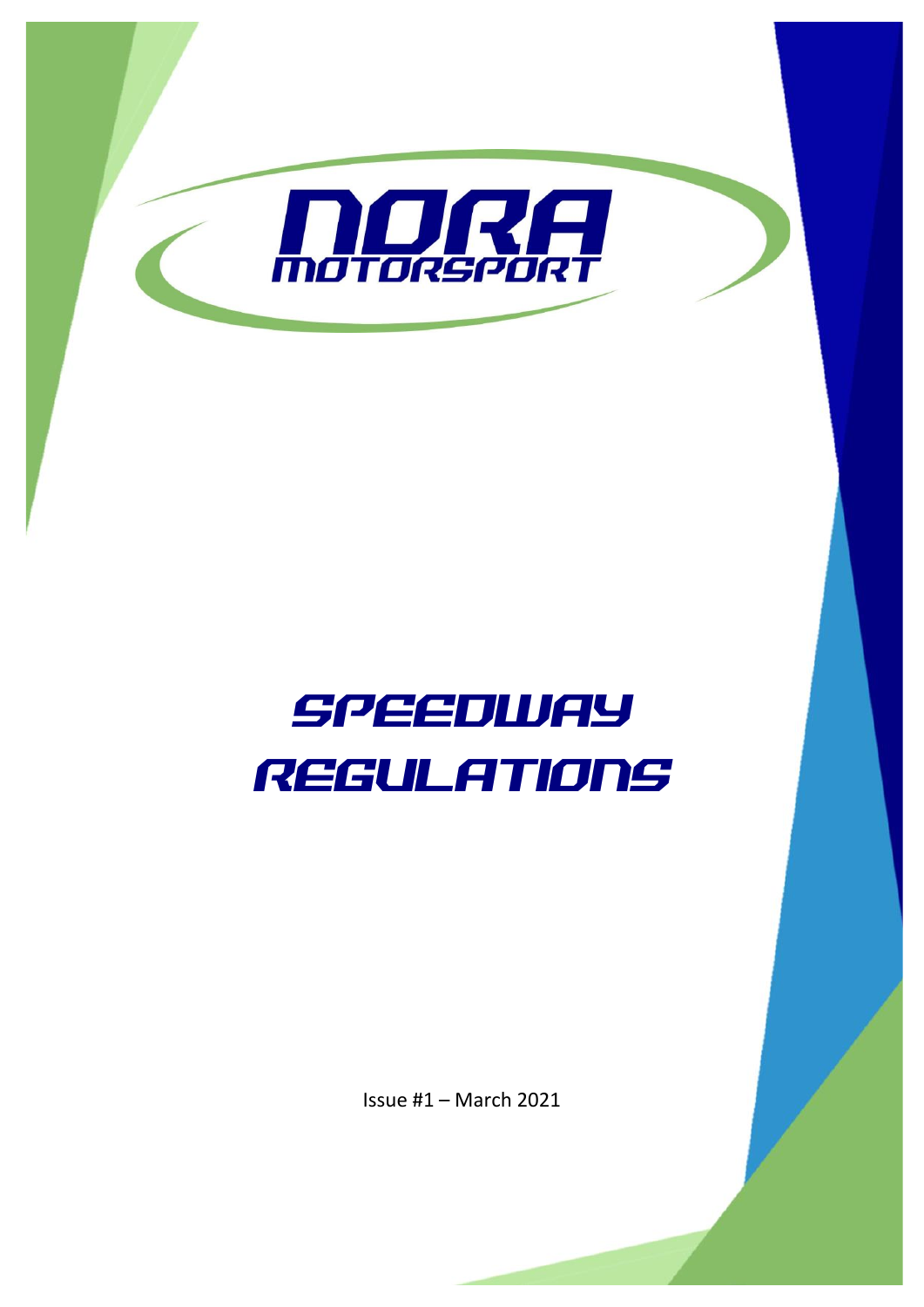# Speedway Regulations v1 March 2021 **Printed: 24 August 2021**

#### VERSION HISTORY

| Version | Date              | Description                                |
|---------|-------------------|--------------------------------------------|
| 1.0     | <b>March 2021</b> | Creation of Speedway Regulations document. |
|         |                   |                                            |
|         |                   |                                            |
|         |                   |                                            |
|         |                   |                                            |
|         |                   |                                            |
|         |                   |                                            |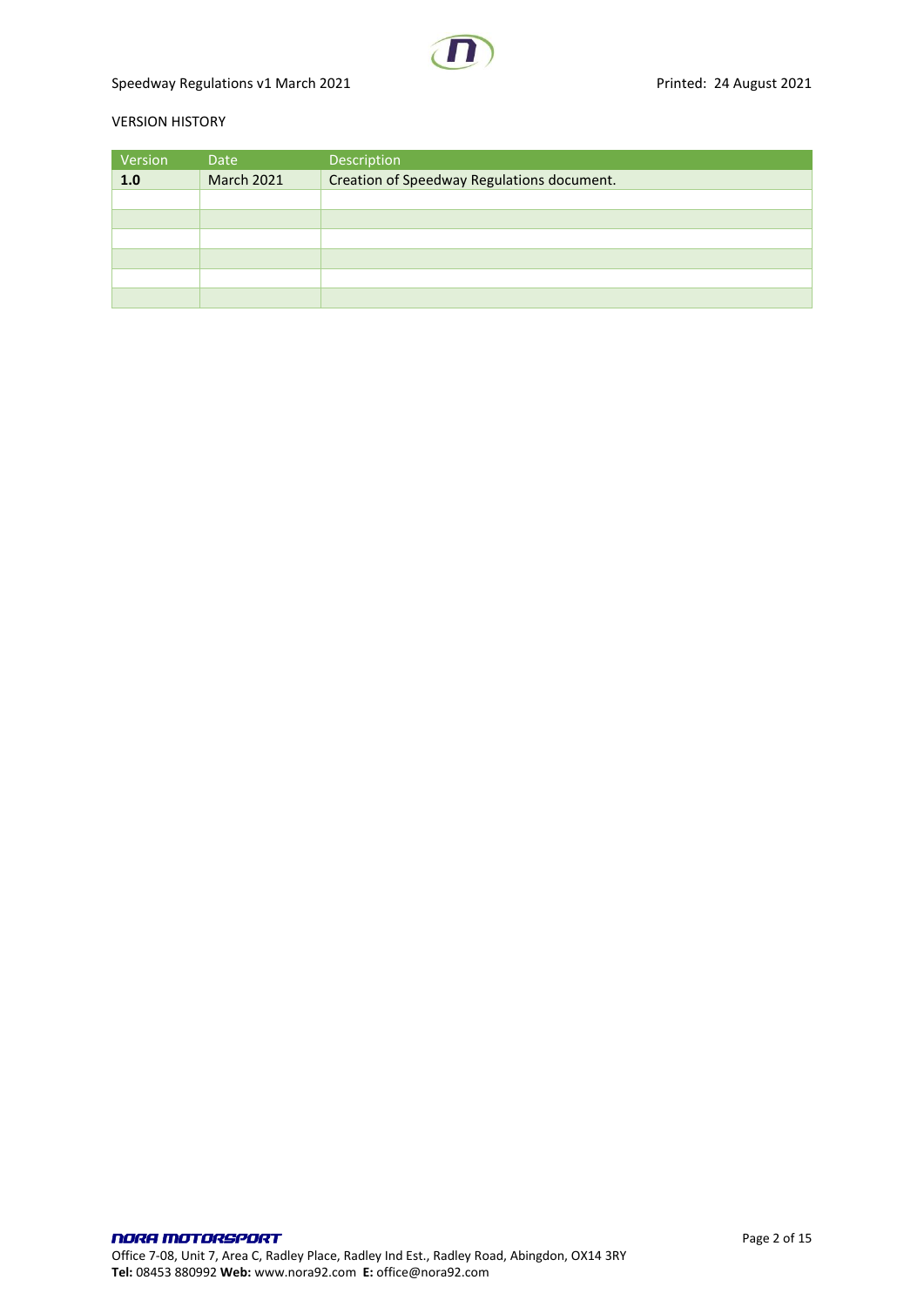# **TABLE OF CONTENTS**

#### **NORA MOTORSPORT**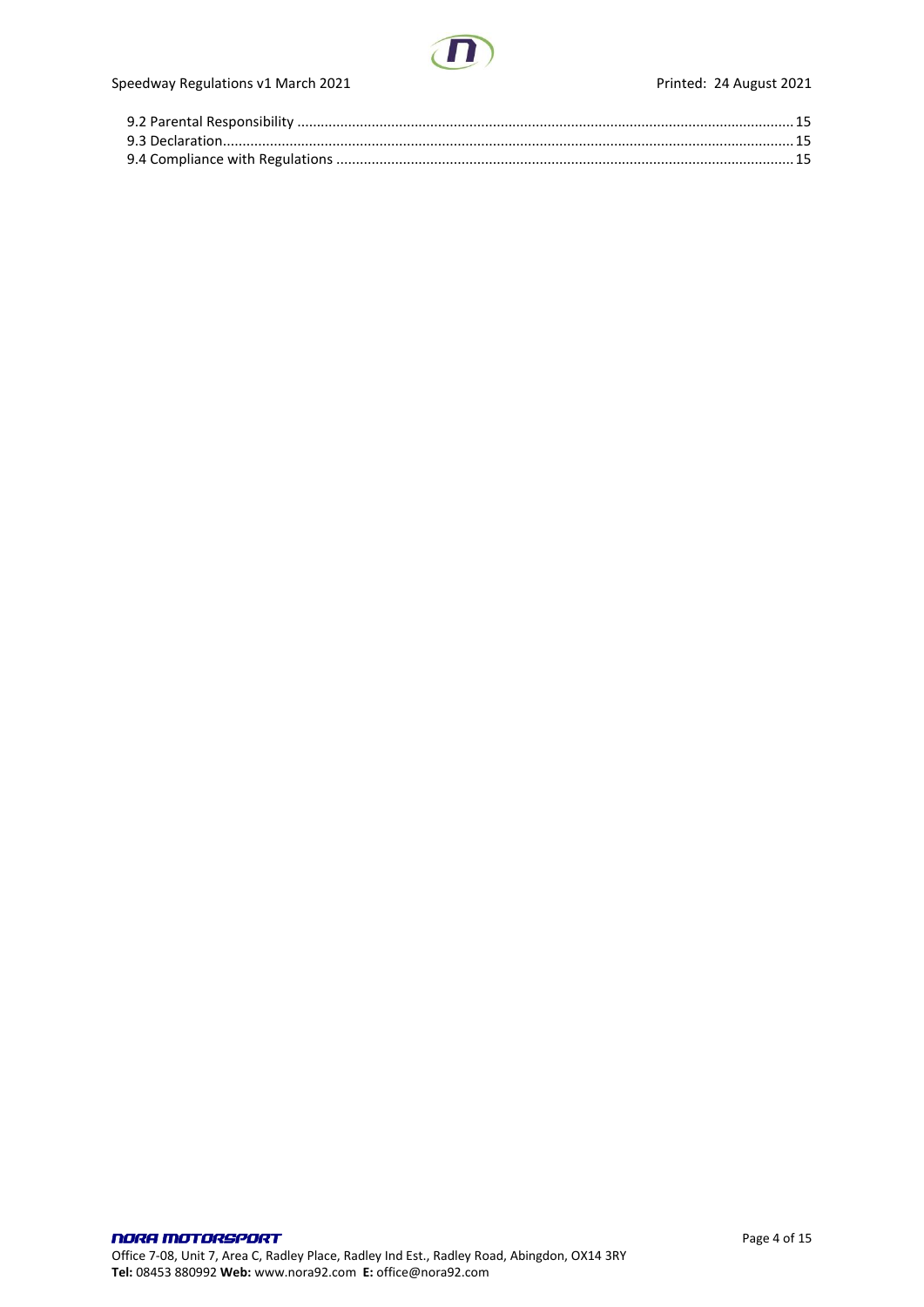# <span id="page-4-0"></span>**1 Overview**

NORA Motorsport is a trading name of NORA 92 Limited. For the purposes of this document any reference to NORA can refer to NORA Motorsport or NORA 92 Limited.

No discrimination is intended where references are made to specific gender within NORA's Code of Practice and Regulations

The contents of this document are copyright and may not be copied without prior permission of NORA.

The NORA Code of Practice together with these Regulations, the Event Regulations and any Final Instructions shall apply to all Speedway Events held under a Permit issued by NORA 92.

# <span id="page-4-2"></span><span id="page-4-1"></span>**2 Events**

#### **2.1 Conditions for Speedway Events**

- a. The organiser must be affiliated to NORA.
- b. An RTA permit must be applied for and in place before the event.
- c. The venue must hold a current certificate issued by NORA.

#### <span id="page-4-3"></span>**2.2 Practice Events and Test Days**

- a. No such event may be held unless the appropriate Permit and Insurance have been issued.
- b. The NORA guidelines for practice track facilities will apply to a practice event or test day.

#### <span id="page-4-4"></span>**2.3 Training Days**

- a. All trainers must be licenced through NORA
- b. No more than 15 riders may be in attendance for each trainer

# <span id="page-4-6"></span><span id="page-4-5"></span>**3 Eligibility**

#### **3.1 Licences**

- a. For all NORA competitions the riders and passengers must hold a current NORA Licence.
- b. Practice licences are available for non-competition events.
- c. A One Event Competition Licence grants the same benefits of an annual licence for the duration of one event only with regards to Rules and Regulations and is available for all Speedway events & practice days.
- d. **A One Event Licence does not include Personal Accident cover**.
- e. All new applications for an annual licence must be accompanied by a passport style photograph, Photographs may be sent electronically.
- f. Youth only: All new applications must be accompanied by a photocopy of the rider's birth certificate.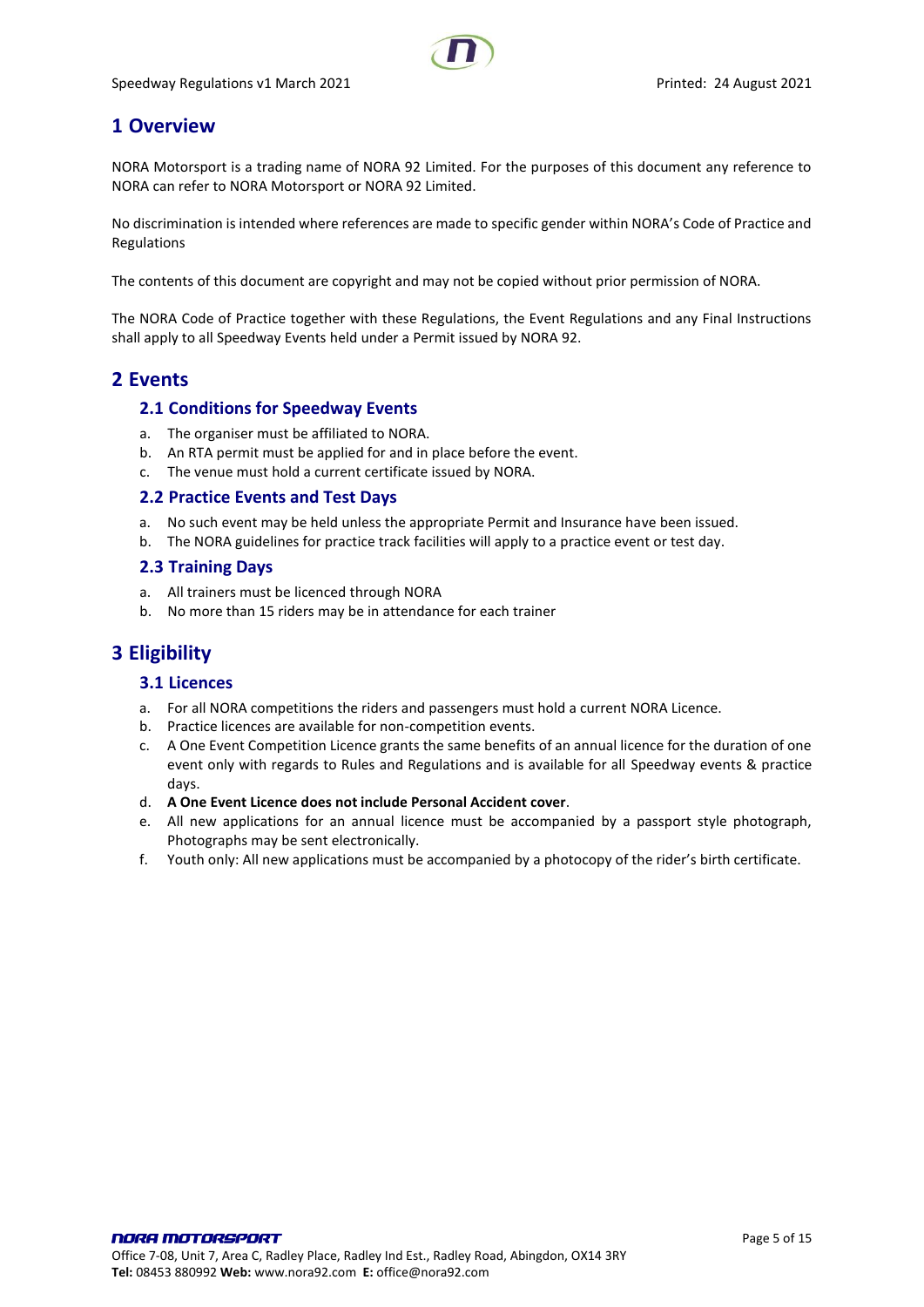# **3.2 Capacity and Licence Restrictions**

<span id="page-5-0"></span>

| Age on 1st Jan    | Grade          | <b>Engine Capacity</b> | Max Wheel Size /<br>Specification | <b>Restrictions</b> |
|-------------------|----------------|------------------------|-----------------------------------|---------------------|
| <b>Youth Solo</b> |                |                        |                                   |                     |
| 6-8 Years         | Youth Speedway | Maximum 80cc           | 19 inch rear,                     |                     |
|                   |                |                        | 19 inch front                     |                     |
| 8-10 years        | Youth Inter    | Maximum 125cc (150cc   | 19 inch rear,                     |                     |
|                   | Speedway       | sealed)                | 19 inch front                     |                     |
| $11 - 13$ Years   | Youth Senior   | Maximum 250cc          | 19 inch rear,                     |                     |
|                   | Speedway       |                        | 19 inch front                     |                     |
| $14 - 16$ Years   | Youth Rookie   | Maximum 500cc          | 19 inch rear,                     |                     |
|                   | Speedway       |                        | 19 inch front                     |                     |
| <b>Adult Solo</b> |                |                        |                                   |                     |
| 16 Years plus     | Adult Open     | Maximum 500cc          |                                   |                     |

Riders may continue in their class until the end of the year in which their progression birthday falls. After reaching 16 years of age, riders can apply for an Adult Speedway licence and still retain a youth licence until the end of the year in which their 16th birthday falls.

#### <span id="page-5-1"></span>**3.3 Youth**

- a. Upon assessment, riders may remain in a class below their age level.
- b. No rider may compete before their sixth birthday without prior consent and assessment.
- c. When a rider reaches the maximum age limit for their group, they may continue to compete in that group until the end of the calendar year.
- d. On reaching the minimum age for the next group, the rider may upgrade. Please note that any rider who chooses to upgrade cannot then move back to the lower capacity class once they have competed at the higher level at a NORA event unless specifically approved by NORA.
- e. An assessment will be required for any rider wishing to ride in a class of which they do not reach the age requirement to be arranged by the rider following application to the NORA office.
- f. The parent or person with parental responsibility must accompany a youth competitor under the age of 18 to any event and stay for the entire duration of the time that the rider is present.

#### <span id="page-5-2"></span>**3.4 Adult**

The parent or person with parental responsibility must accompany a competitor under the age of 18 to any event and stay for the entire duration of the time that the rider is present.

No rider will be permitted to compete in the adult classes until they reach the minimum required age.

#### <span id="page-5-3"></span>**3.5 Physical Eligibility / Proficiency Assessment**

All youth riders should be able to sit astride their machines and, with one foot firmly on the ground, must be able to control the gear lever or the foot brake with the other foot.

#### <span id="page-5-4"></span>**3.6 Class Variations**

- a. The Youth classes may be combined under assessment.
- b. Clubs are permitted to designate other classes such as they require. These classes must not fall outside of the restrictions for either Youth or Adult competitors and must be stated in the Event Regulations.

#### <span id="page-5-5"></span>**3.7 Officials Licences and Registrations**

Speedway Officials are required to hold a NORA Licence of the appropriate grade for the performance of their duties.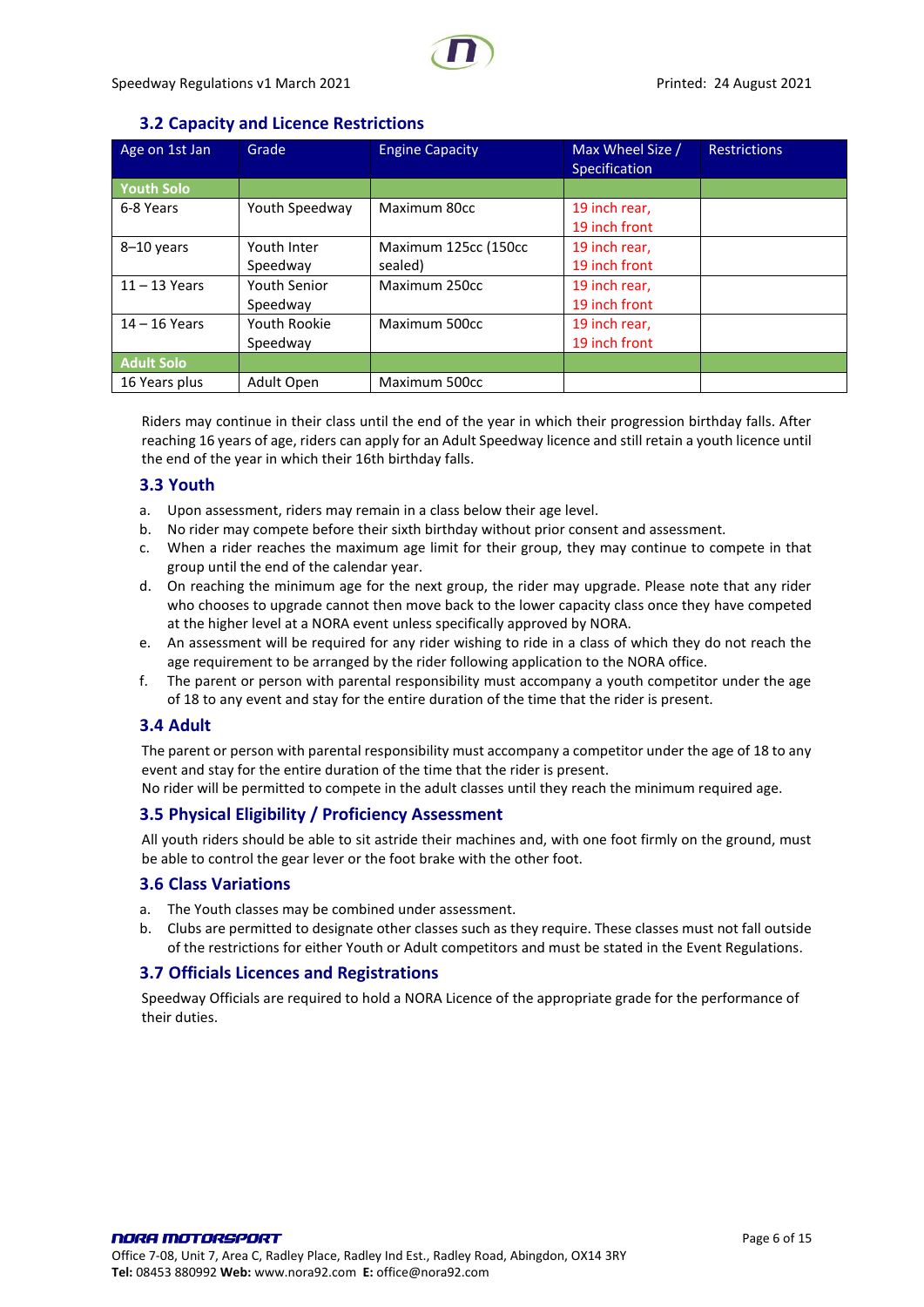# <span id="page-6-0"></span>**3.8 Licenced Officials**

Officials that require a Licence.

| <b>Official</b>                | Licence Term | <b>Training Method</b> |
|--------------------------------|--------------|------------------------|
| Clerk of the Course            | 3 Years      | Seminar                |
| <b>Chief Technical Officer</b> | 3 Years      | Seminar                |
| <b>Engine Measurer</b>         | 3 Years      | Seminar                |
| Timekeeper                     | 3 Years      | Assessment             |

Licences will only be issued to individuals who have attended the appropriate seminar and/or passed competency assessments appropriate to their role. NORA 92, at its sole discretion, may refuse to issue, cancel or suspend any officials licence.

#### <span id="page-6-1"></span>**3.9 Unlicenced Officials**

Officials who do not require a Licence

| <b>Official</b>                 | <b>Training Method</b>                                                    |
|---------------------------------|---------------------------------------------------------------------------|
| <b>Event Secretary</b>          | May receive training from NORA 92 or the Clerk of the Course              |
| Pit Marshal                     | To ensure that all pit regulations are adhered to.                        |
| Incident Officer                | This may be the Clerk of the Course or a person appointed by the Clerk of |
|                                 | the Course                                                                |
| <b>Technical Official</b>       | Will receive training from the Chief Technical Officer                    |
| <b>Chief Marshal</b>            | Will be appointed and briefed by the Clerk of the Course                  |
| Marshal                         | Will be appointed and briefed by the Clerk of the Course or the Chief     |
|                                 | Marshal                                                                   |
| <b>Child Protection Officer</b> | A person appointed to deal with child protection issues.                  |

#### <span id="page-6-2"></span>**3.10 Marshal**

- a. The minimum age for marshals is 16 years of age.
- b. Flag Marshals must be provided with a tabard / waistcoat clearly identifiable.
- c. Flag marshals may be replaced by a light system, enough personnel must be on station for fast response purposes.

# <span id="page-6-3"></span>**4 Specification of Motorcycle**

Solo, Sidecar & Quad Motorcycles designed for Motocross, Enduro and Trials and complying with their discipline regulations may be used but must not be combined with motorcycles specifically designed for speedway racing. Speedway machines shall comply with the Code of Practice and the following:

#### <span id="page-6-4"></span>**4.1 Brakes**

a. Brakes are not permitted.

#### <span id="page-6-5"></span>**4.2 Wheels & Tyres**

- a. Rear wheels must have a solid disc fitted on the right-hand (Silencer) side.
- b. Specifically manufactured speedway tyres must be used.
- c. No modification to the tyre as manufactured is permitted; it must not be altered or cut.
- d. Artificial warming (with an external aid) of a rear tyre is not permitted.
- e. Tyres must be mounted on a rim (type WM 3 2.15 x 19'' rim.) Tyre clamps or screws can be used, but where rims have been pre-drilled for retention screws, then screws must be used.
- f. Only air can be used to inflate a tyre and if balancing weights are used they must be attached only to the rim or spokes.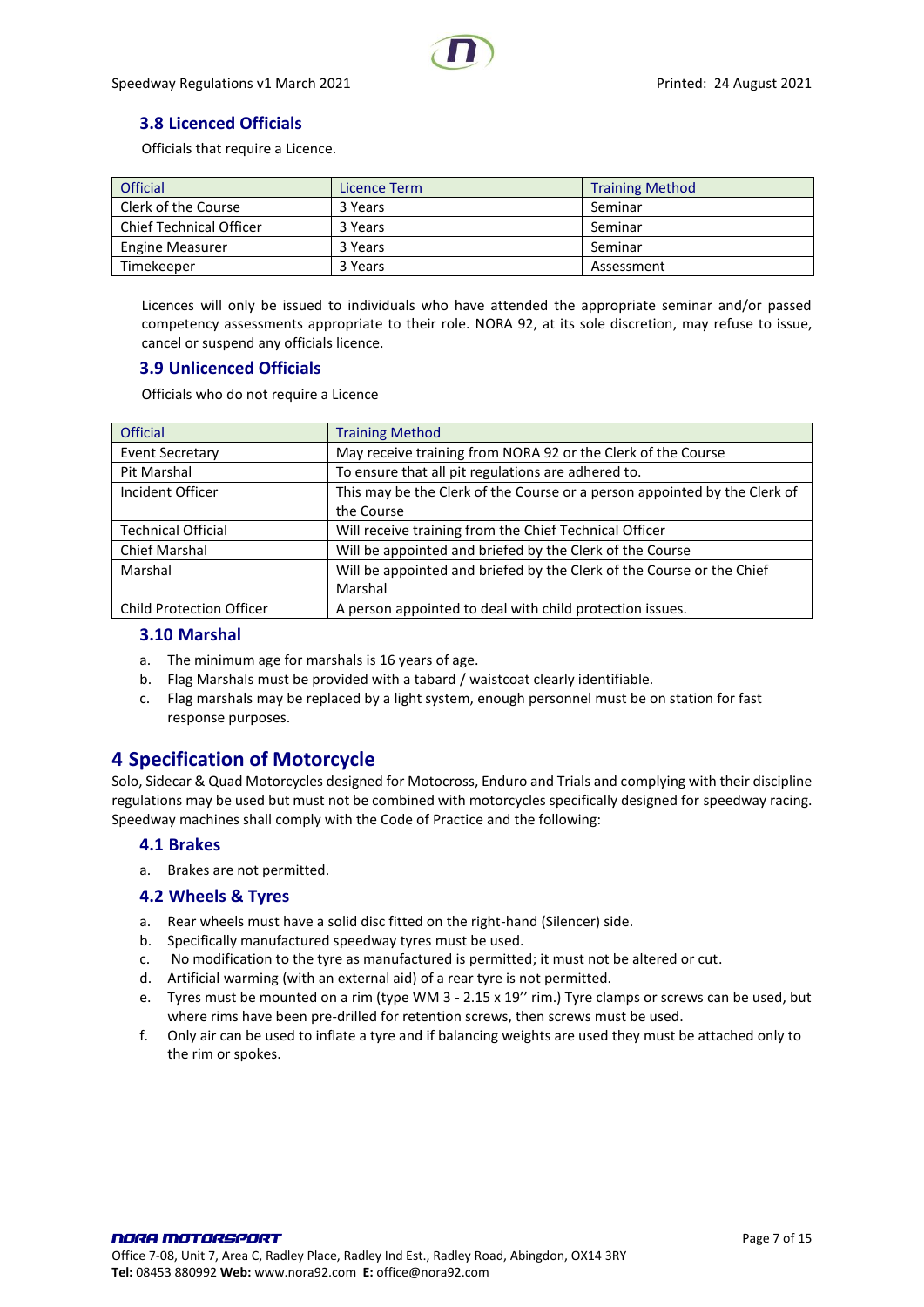# <span id="page-7-0"></span>**4.3 Dirt Deflectors**

- a. All equipment must be without modification, alteration or (heavy) damage to the manufacturers' original design.
- b. The Deflector flap must retain its original shape; any flap that is distorted, holed, worn through, cut or dismembered must be replaced prior to racing. The flap must remain effective under all track surface and wind conditions. The flap must be shaped and positioned in such a way that the distance of the upper flap edge to the complete tyre tread width is 18mm (+/- 5mm). The opposite lower edge shall be 35mm maximum (+/- 5mm) from the track surface over an equal distance. Outside of this centre section, the flap lower edge may slope up to a maximum of 50 mm above the track surface. All measurements are taken with the motorcycle in a vertical position, with the tyres normally inflated but without a rider.
- c. A mechanism must maintain constant function of the pivot arrangement and be able to return the flap to its normal operating position with minimal delay.

# <span id="page-7-1"></span>**4.4 Mudguards**

- a. Mudguards must be made of flexible materials, fibreglass or carbon-fibre and must project laterally beyond the tyre on each side.
- b. A front mudguard must extend at least 5° ahead of a vertical line running through the centre of the front wheel axle and extend backwards at least 200mm from a vertical line from the fork centre spindle.
- c. A rear mudguard, 500cc and 250cc motorcycles, must extend at least 5° behind a vertical line running through the centre of the rear wheel axle. If the distance from the rear wheel tyre surface and the rear end of the rear mudguard is greater than 35mm, an additional wheel protection must be fitted. The gap between the wheel and the wheel protection must not be larger than 35mm

# <span id="page-7-2"></span>**4.5 Clutch Levers**

- a. Clutch and brake levers must be, in principal, ball ended, the diameter of the ball to be at least 12.5mm.
- b. This ball can also be flattened but in any case the edges must be rounded.
- c. These ball ends must be permanently fixed to form an integral part of the lever.
- d. The lever must be mounted to swivel, so that at no time can the rider's fingers be trapped between the lever and the handlebars.
- e. When closed it must not be situated wider than the furthest extremity of the handlebar.

#### <span id="page-7-3"></span>**4.6 Footrests**

The footrests of motorcycles shall be on the right-hand side of the motorcycle and must not exceed 320 mm in length measured from the centre line of the motorcycle.

# <span id="page-7-4"></span>**4.7 Throttle**

All machines must be fitted with self-closing throttles.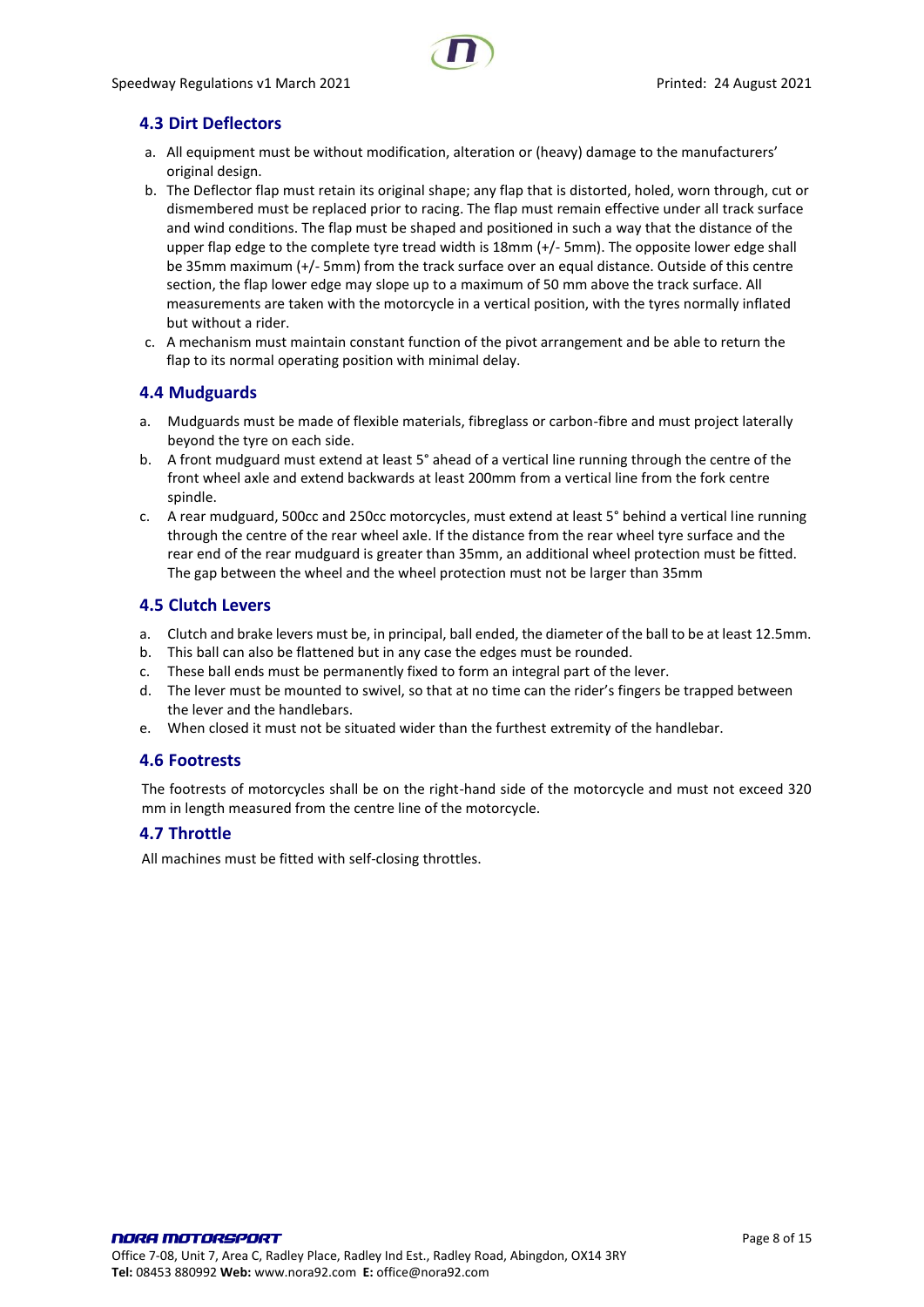# <span id="page-8-0"></span>**4.8 Exhaust Pipes**

- a. At the start of each heat all Silencers must incorporate a Heat Shield, which must be of equal length and girth to the main body of the actual Silencer
- b. A modification to the top bracket and / or a nut welded onto the Silencer is permitted to allow better fitting on the motorcycle. The original identification marks on the bracket must not be modified.
- c. A maximum gap of 60mm (+/- 10mm) is allowed between the silencer and the rear tyre. The exhaust system must not extend beyond the outer circumference of the rear wheel nor further forward than the centre of the rear wheel.
- d. In addition to where the exhaust pipe is fixed to the cylinder head, the silencer must be fixed to the frame with a clip plus a 2nd flexible coupling (steel cable of at least 3 mm  $\emptyset$  or a strong steel spring) must be fixed to the first ⅓ of the silencer to the frame.
- e. A single main exhaust pipe, maximum 50mm external Ø, is prescribed. An exhaust pipe may include an external or internal sound suppression body (max 50mm ∅ / maximum length 250mm) to reduce the sound level, welded securely on top and parallel to the exhaust pipe, however the end of the exhaust pipe may be swaged out to 50mm  $\emptyset$  maximum in order to fit into the silencer.
- f. 250cc motorcycles may have a reduction of the inlet diameter of the silencer down to 40mm.
- g. Appropriate silencers may be used on 125/150cc motorcycles, provided they are securely fastened in at least 2 places to the frame.
- h. During a heat if the Silencer becomes defective or detached the rider will be disqualified.

#### <span id="page-8-1"></span>**4.9 Running of Engines**

The running of engines is prohibited except during official practice, actual racing, sound testing and for a period not exceeding five minutes prior to the start of each race.

A breach of this regulation may involve disqualification from the event of the rider concerned.

#### <span id="page-8-2"></span>**4.10 Ignition Cut-Out**

a. All motorcycles will be fitted with an engine cut out button that must be operated by a non-elastic string or cord (coil telephone wire is not permitted). The cord should be a maximum of 500mm. Any part of the cut-out that remains live when disconnected must be shrouded in order to prevent accidental contact with any part of the motorcycle.

#### <span id="page-8-3"></span>**4.11 Drive Protection**

- a. The primary transmission must have a guard as a safety measure, small holes (max 10mm) in the transmission/clutch guards are allowed for cooling.
- b. Cutting, but not excessive, of the guard is allowed to expose the clutch pressure plate and to allow adjustments to the clutch springs. The guard must be constructed in such a way that under no circumstances the rider can come accidentally in contact with the transmission/clutch parts. It must be designed to protect persons from injuring their fingers.
- c. An additional protective device must be provided to prevent a broken primary chain from flying upwards. This can be provided by either a fully enclosed steel chain guard, or, if a chain guard is made from plastic or from other material, then a steel bolt of 10 mm minimum diameter must be placed outside the bottom rear quadrant of the clutch sprocket. This bolt, must not be drilled and if damaged, must always be completely replaced.
- d. A guard/cover must be fitted to any exposed countershaft sprocket. A guard must be fitted where the chain goes onto the rear wheel sprocket. A Chain Guide alone does not suffice unless it is a type that covers the bottom quadrant of the sprocket and neither the chain nor the teeth on the sprocket are exposed.

#### <span id="page-8-4"></span>**4.12 Oil Systems**

Motorcycles with a closed oil system must have an oil catch tank, without holes or leaks that has a minimum volume of 300cc fitted over the breather pipe on the engine. These must be emptied before the 1st heat and after each heat or race.

#### <span id="page-8-5"></span>**4.13 Engines**

Motorcycles must be fitted with a single cylinder 4-stroke engine (using pure methanol only) having a maximum capacity of 250cc or 500 cc, 4 valves maximum and fitted with a single carburettor having a maximum diameter of 34 mm and one spark plug.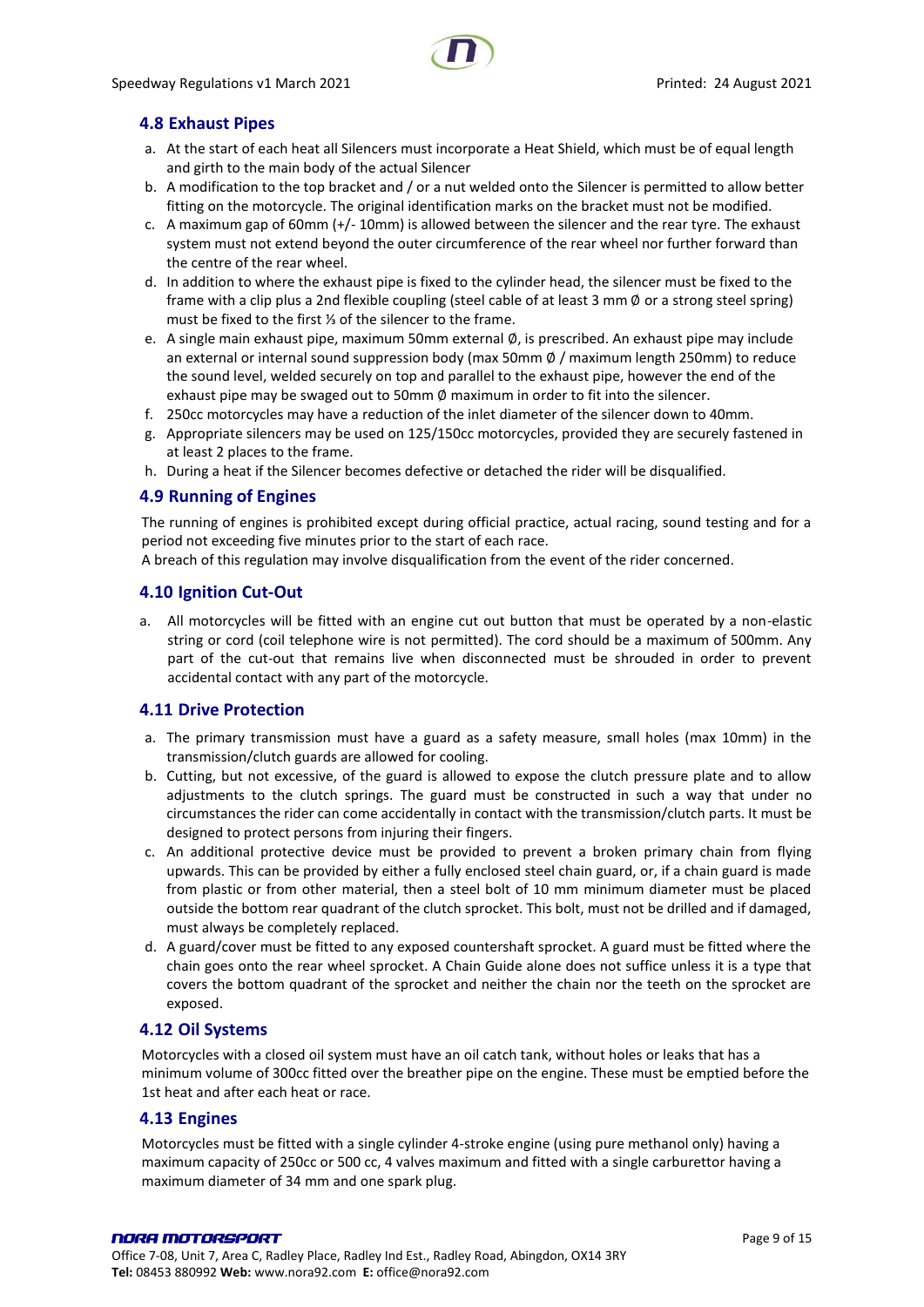#### **4.14 Race Number**

- <span id="page-9-0"></span>a. The Number must be clearly legible, located by the rider's right leg in the space between the upper part of the rear sub-frame and the bottom edge of the rear mudguard. It must be visible when the rider is seated in the riding position.
- b. If rigid covers are used, it should be approximate to this position and firmly fixed to the covering material.
- c. Other numbers or markings on a motorcycle liable to cause confusion with the correct riding number are not permitted and must be removed before the start of the Meeting.

# <span id="page-9-1"></span>**5 Technical Control**

- a. In the event of a protest against machine specification where an engine has to be stripped an additional fee of £250\* for four stroke and £150\* for two stroke machines MUST be submitted with the protest and protest fee. In the event of the protest being upheld the additional fee will be returned. If the protest is not upheld, the additional fee will be awarded to the other party and will be the only costs payable.
- b. The Clerk of the Course may disqualify or penalise any rider of a machine which exceeds the maximum permitted sound level, or which in his opinion is deemed to be excessively noisy.
- c. Random or spot checks may be made by NORA Sound Control Officials of the sound level of any machine taking part in any NORA event in addition to any routine checks at technical control if requested by the Clerk of the Course.

<span id="page-9-2"></span>\* All payments to be made in cash

# <span id="page-9-3"></span>**6 Safety**

#### **6.1 Medical Services**

At all events, including official practice, qualified first aid personnel must be in attendance with full first aid equipment. Organisers must ensure sufficient medical services for the type of event remain in place until the event has completely finished.

A Doctor or Paramedic must be in attendance for all race meetings.

An IHCD Emergency Technician (EMT) or the Voluntary Aid Society (VAS) equivalent must be in attendance during official practice and racing

The minimum medical requirements are for one ambulance and a Medical Treatment facility which may be a second fully equipped ambulance – On the condition the ambulance is available at all times. The ambulance should be accompanied by either an IHCD Emergency Technician or the VAS equivalent, plus enough qualified first aid personnel to cover the course layout, size and type of event.

A Flag Marshal, whose sole responsibility is to signify the stoppage of a heat, may also act as a First Aider if suitably qualified.

The Medical Officer can be either a Doctor or a Paramedic. Nevertheless, where a Doctor is present, s/he will be the Medical Officer, and in the case of 2 or more Paramedics being in attendance, only one must assume the role of Medical Officer. A doctor must have Medical Malpractice Cover appropriate for prehospital immediate care, (NHS Crown Indemnity is not applicable) and must not be subject to working in a GMC Approved Practice Setting (APS). A Paramedic must hold appropriate Personal Medical Malpractice Insurance cover.

Doctors, Paramedics and First Aid personnel must be in attendance 30 minutes before the start time, wear appropriate outer clothing that clearly shows their professional designation (front and back). All Members of the Medical Team (one of whom must have a mobile telephone in working order) must be immediately available to and under the direct control of the Meeting's Medical Officer, who has overall responsibility for all medical and First Aid matters.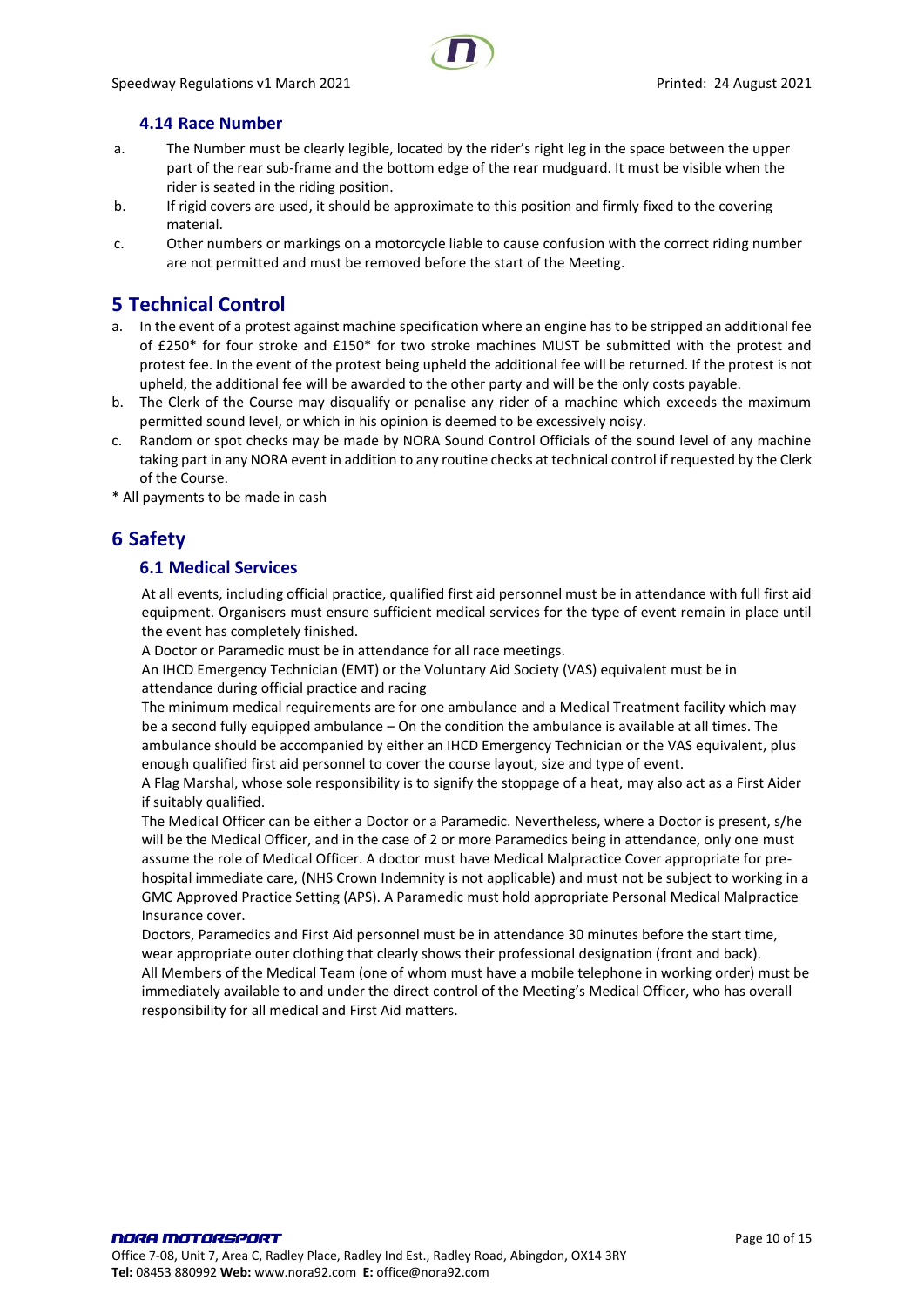# <span id="page-10-0"></span>**6.2 Head Injuries**

Where a rider suffers Concussion at a Meeting, Practice or Training event then a fixed period of Suspension will be automatically applied for a period of no less than 10 days. This period may be extended upon the advice of the medical staff at the event and agreement from the event organisers and the NORA 92 office.

# **6.3 Clothing**

- a. All competitors must wear a crash helmet. For information regarding helmets please refer to the helmet section within the NORA 92 Code of Practice.
- b. Competitors are advised not to wear hand, face or body jewellery/piercings which could prove hazardous in the event of an accident.
- c. The mouth should be kept clear of anything likely to cause blockage of the airway in the event of an incident, e.g. chewing gum. This includes removing false dentures.
- d. Goggles or visor of a non-splinterable type must be worn at the commencement of each race. Spectacles, if worn, must be non-splinterable.
- e. It is advised that all riders and passengers should wear a body belt/kidney protector and wear protective armor giving protection to at least the chest and shoulders.
- f. Riders must wear appropriate clothing; a one-piece suit or a combination of racing trousers, shirt or jacket (that must be zipped together) and footwear; all made of materials designed to protect riders, with leather being of a minimum 1.0mm thickness or non-leather materials, with equivalent protective properties to leather.
- g. Extra body protection must be worn; either incorporated within the clothing or worn separately over appropriate undergarments.
- h. All riders are advised to wear identification discs around the neck or wrist during racing and practicing. The disc should bear the wearers full name and date of birth. If incorporated within the clothing it must include the use of padding made of leather, or enclosed plastic foam of at least 8mm thickness covering the following areas: shoulders, elbows, both sides (chest and back) of the torso, hip joints and knees. If not incorporated within the clothing, "body armour" may comprise ribbed panels of moulded plastic with a minimum thickness of 2mm. covering the following areas: shoulders, elbows, both sides (chest and back) of the torso, hip joints and knees.
- i. Undergarments, if used, may be either of the "Nomex" type, silk or cotton but not Synthetic materials which may melt and could cause damage to a rider's skin in an accident.
- j. Footwear, in a good state of repair, made of leather or an approved substitute and be of a minimum height of 200mm to provide together with the suit, complete protection.
- k. Gloves, made of leather, or non-leather material with a minimum (equivalent) thickness of 1.00mm must be worn at all times.
- l. In all Official Fixtures, riders must provide and wear a jacket, suit or shirt showing the riders Riding Number on the front and back.
- m. a set of 4 Helmets (or helmet covers) on which advertising is not permitted, other than the manufacturer's name, in these colours: Red, Blue, White and Yellow / Black; the RAL Reference Numbers being: 3020, 5017, 9010 and 1023 respectively.
- n. It is the responsibility of the riders parent/guardian to ensure that all protective clothing is correctly fitting for youth competitors.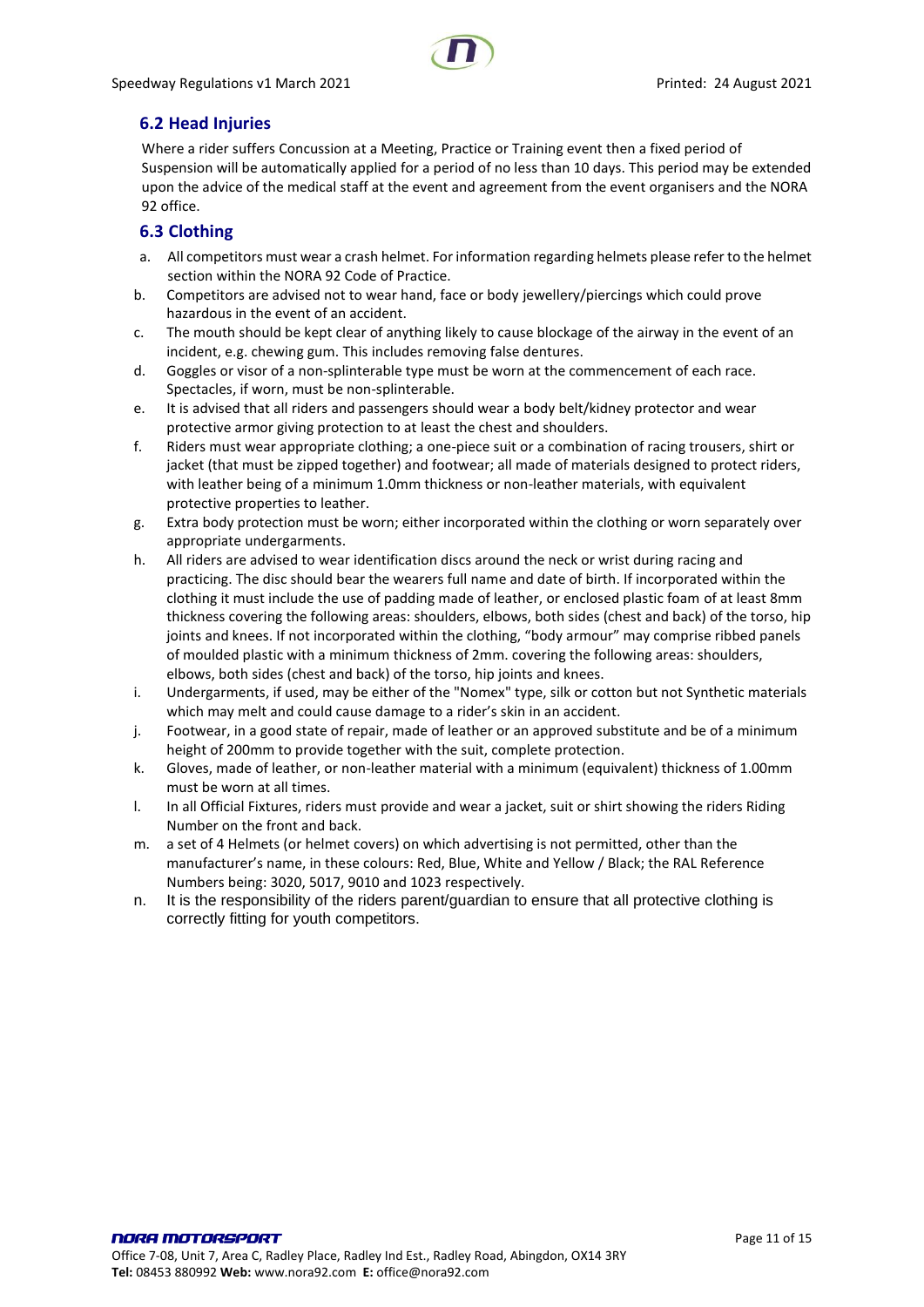# <span id="page-11-0"></span>**7 Track Standards**

- a. A valid Circuit Certificate is required for all tracks staging speedway under these Regulations. Certificates will be valid for a period of three years.
- b. A Track is formed of 2 straights and 2 bends with an approved Safety Fence that offers protection to riders, Officials and Spectators, and is maintained in good condition.
- c. If an additional air fence is used this must be inflated 30 minutes prior to the start of an event to ensure its integrity, a spare pump must be available in case of a failure. The air fence must be available for inspection for the circuit certificate.
- d. There must be a neutral safety zone outside of the safety fence, prohibited to the public.
- e. A clear neutral zone of 10m must be left on the infield and only essential equipment must be stored unless with prior approval from NORA 92.
- f. Material banners in collapsible frames may be placed within this area but no closer than 3m to the circuit.
- g. The inner circuit edge must be clearly marked with a continuous white line.
- h. Any infield viewing areas must be agreed and defined on the circuit certificate.
- i. All essential personnel should not venture within 4 m of the circuit inner edge.
- j. All non-essential personnel must not venture within 10m of the circuit inner edge.
- k. A set of lights are required as follows:
	- i. Green Starting light positioned app 20 ahead of the start
	- ii. Red Positioned around the circuit.
	- iii. Amber To designate a 2 minute period to gain the start line. Visible from the its and start line.
	- iv. One for each colour helmet to designate disqualifications.
- l. Flags may be used in place of the lights under extreme circumstances.
- m. A Starting Gate, operated solely by the Referee, shall support easily breakable 2 or 3 cotton tapes (not rayon, nylon, plastic or other material that may cause injury to a rider colliding with them) that are tightly stretched across the track and directly above the Start / Finish line, which must be clearly marked at all times. The lowermost tape must be between 50cm and 60cm above ground level when in the down position. The tapes shall be attached with rubber bands as loose metal hooks are not permitted.
- n. The track at the Starting Gate area must be uniformly graded and divided into equal parts, depending on the event type with lines that must be 50mm wide and extend backwards by at least 1.5m. in addition to a line under the tapes.
- o. A minimum of 1 x 9-litre Foam (AFFF) and 1 x 4kg Dry Powder Fire Extinguishers, both of which must be currently certified.
- p. Toilet facilities suitable for the expected attendance must be available with separate facilities for officials and competitors in the pits.
- q. Sheltered facilities giving an overall view of the complete circuit must be available for the event referee, in line with the start gate. All track lights must be operable from the facility.
- <span id="page-11-1"></span>r. Means for external communication where a cell phone signal is in doubt.

#### **7.1 Riding in the Paddock**

Riding of machines in the paddock is strictly prohibited and warning signs should be erected. Machines should be pushed with the engine dead. Riding of machines at a slow pace can be permitted if the paddock is closed to the general public. Whenever a machine is being ridden, the rider must always wear a helmet. Under no circumstances may the machine be ridden by anybody other than the competitor and pillion passengers must not be carried.

#### <span id="page-11-2"></span>**7.2 Track Access**

Strictly no personnel, other than signed on officials, are permitted on the track while machinery is operating.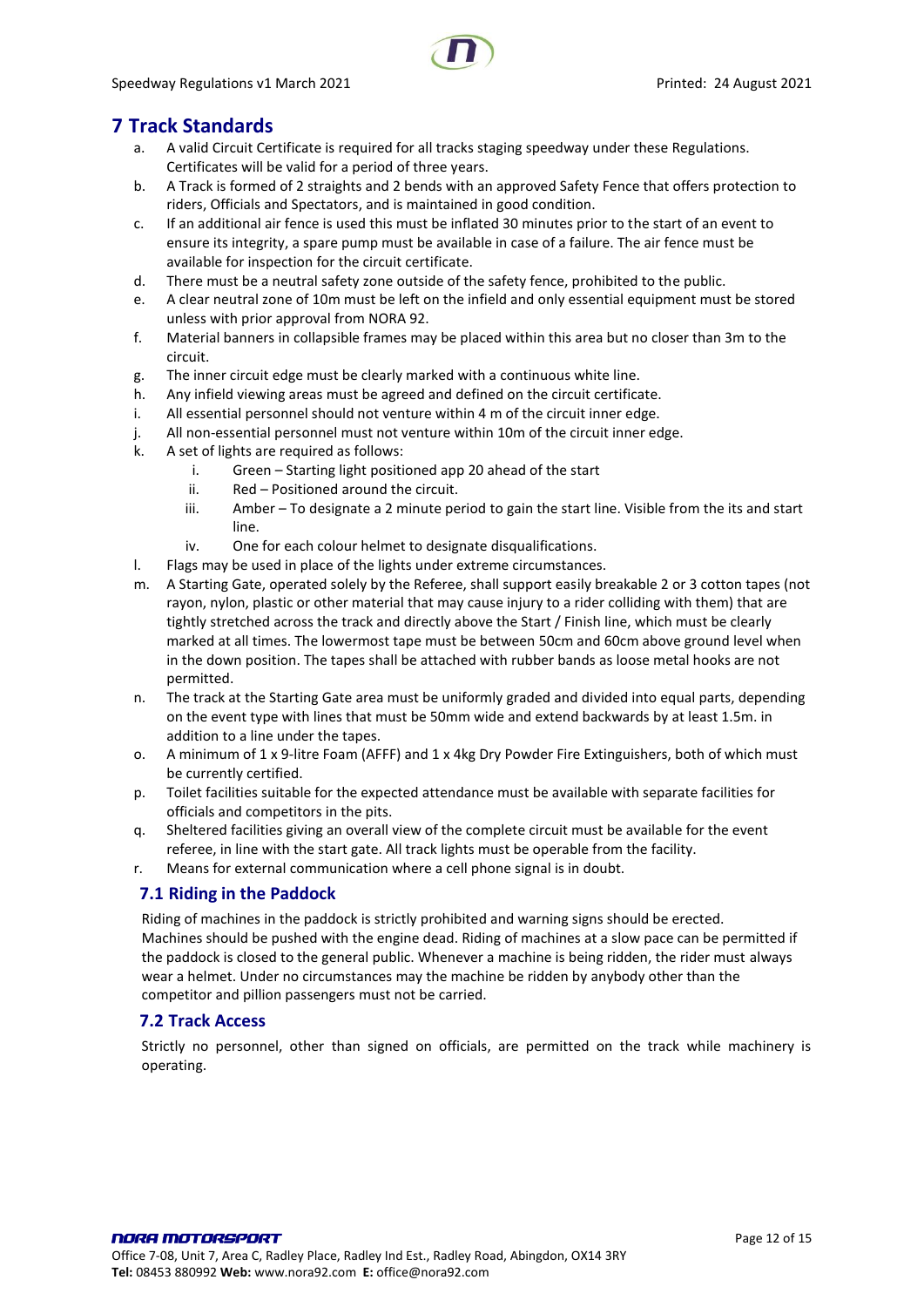# <span id="page-12-0"></span>**7.3 Flag Signals**

The following flag signals will be used:

Only authorised officials are permitted to use these flags. All of the below flags should measure not less than 750mm x 600mm.

| <b>Flag Type</b>                       | Meaning                                                           |
|----------------------------------------|-------------------------------------------------------------------|
| Red                                    | All Riders must stop. Riders must not pass any red flag unless    |
|                                        | authorised or directed to do so and then proceed at a slow pace.  |
| Black - with the rider's helmet colour | That rider to stop racing immediately and leave the track         |
| clearly shown on a board               |                                                                   |
| Green                                  | Course clear / Riders under starters orders.                      |
| <b>Yellow with Black Cross</b>         | Last Lap. / (either or) a two lap and then one lap board, clearly |
|                                        | marked.                                                           |
| Chequered                              | Finish.                                                           |

# <span id="page-12-2"></span><span id="page-12-1"></span>**8 Race Management**

#### **8.1 Direction of Racing**

For all track racing classes the direction of racing shall be anticlockwise.

Where Sidecars, Motocross, Minibike or Quad classes are included then the direction of racing may be clockwise if stated in the event regulations.

#### <span id="page-12-3"></span>**8.2 Practice**

- a. For any race there must be a minimum period for practice on the actual course, the details of which must be stated in the Event Regulations.
- b. Riders will commence practice under the instructions of the start officials and must join the circuit from the designated area.
- c. The duration of practice will commence from the time when the first rider joins the circuit.
- d. The waving of the chequered flag will indicate the end of a practice session.

#### <span id="page-12-4"></span>**8.3 Methods of Starting**

The following methods of starting a race may be used and shall be stated in the Event Regulations.

- a. Flyaway elastic start tapes.
- b. Elastic band or flag in exceptional circumstances.
- c. Following the 2 minute allowance the marshal will bring the riders to the gate.
- d. All parts of the Motorcycle and rider must be within their designated area.
- e. The marshal will then indicate for the Green Light / Flag and walk to the rear of the machines.
- f. No further movement of the machines is allowed.
- g. Following a minimum of 2 seconds, and when all machines are prepared and stationary, the Clerk of the Course will release the tapes.

#### <span id="page-12-5"></span>**8.4 Start Delays & Infringements**

- a. Riders are deemed to be under starter's orders when all of the riders are called to the start line, signified by the raising of a green flag or a green light.
- b. No persons will be allowed in the start area once riders have come under orders at the start line, except riders, passengers and authorised officials.
- c. No movement of motorcycles is allowed once under orders.
- d. The tapes will be released after a pause of not less than 2 seconds once the Clerk of the Course is satisfied that the machines are all stationary.

#### <span id="page-12-6"></span>**8.5 Starting Offence**

- a. Continued preparations after 2 Minutes allowance (indicated by the flashing amber beacon and siren)
- b. Touching the tapes under green light / flag
- c. Causing the tapes not to raise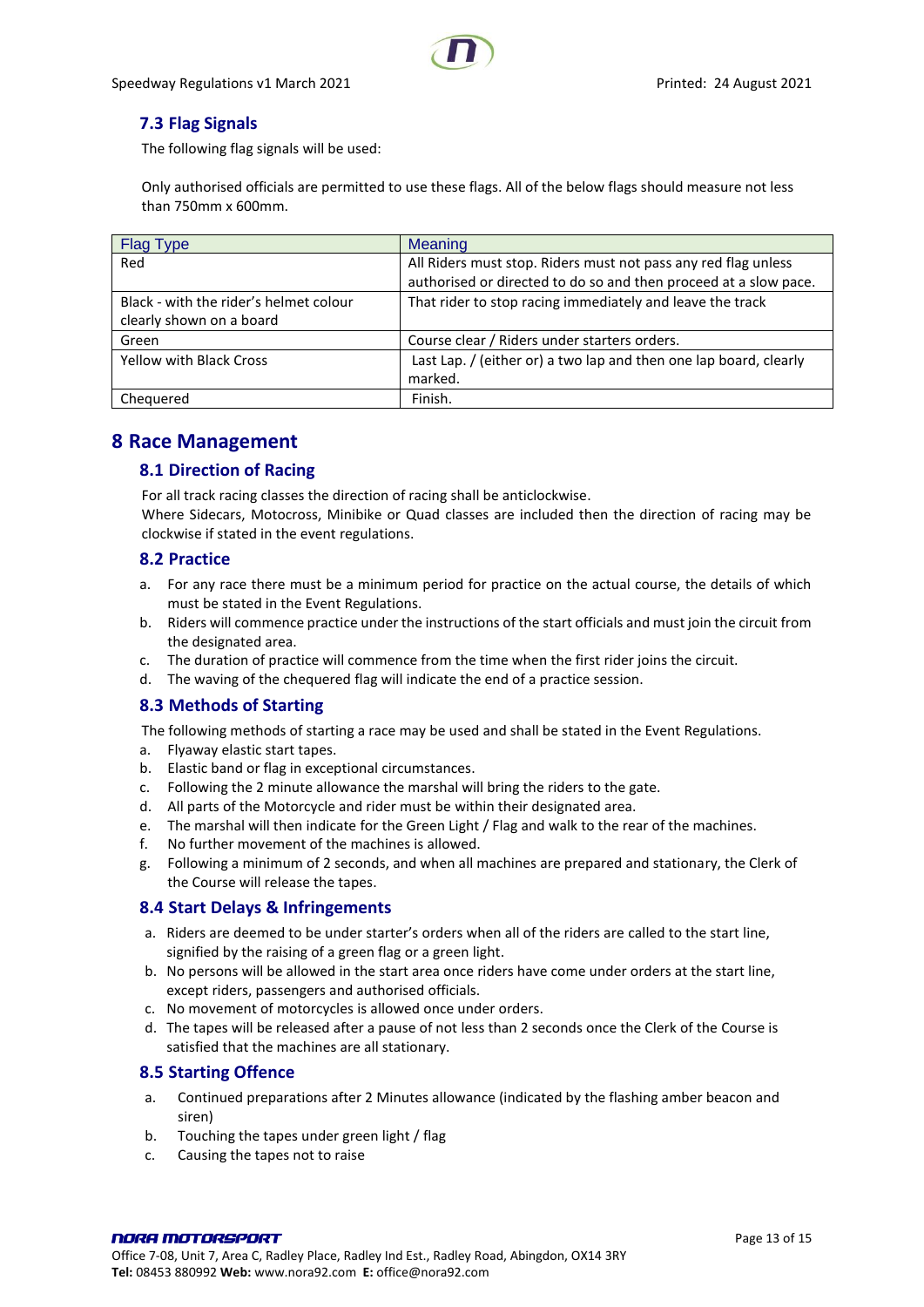

# <span id="page-13-0"></span>**8.6 False Starts**

- a. All false starts shall be indicated by the waving of a red flag and a red light, all riders will have to go back to the starting area and await announcements regarding the restart.
- b. The 2 minute allowance will start immediately and no rider may leave the track.
- c. If there is a disqualification there will be a 1 minute pause prior to issuing the 2 minute allowance.

#### <span id="page-13-1"></span>**8.7 Stopping a Race**

- a. The **Clerk of the Course** alone may take the decision to stop a race if in their opinion it would be unsafe to continue. A red light or flags will indicate a race being stopped.
- b. The **Clerk of the Course** may disqualify a rider from any rerun or result that, in their opinion, is the main cause for the stoppage.
- c. If the leader has completed 2 laps at the time of the stoppage the **Clerk of the Course** may decide to re-run the heat or award the heat based on the riders positions at the time of the stoppage.
- d. Any rider that is not competing at the time of the stoppage shall not be allowed to start in any rerun or be awarded a finish.
- e. Riders may change machines to take part in a re-run heat.

#### <span id="page-13-2"></span>**8.8 Finish of Race**

- a. The chequered flag will be displayed as the winner crosses the finish control line and will be kept flying until the last riders finish the lap.
- b. No rider will be allowed to start a fresh lap after the chequered flag has been displayed.
- c. Riders crossing the finish control line will be flagged off, their position being determined by the order in which they crossed the finish control line..

#### <span id="page-13-3"></span>**8.9 Race Results**

- a. Riders classified as finishing a race will receive the following points:
	- i. First Place 3 Points
	- ii. Second Place 2 Points
	- iii. Third Place 1 Point
	- iv. Fourth Place 0 Points
- b. In the case of a dead heat the combined points tally shall be divided between the riders concerned.
- a. All results are provisional until protest and appeal times have elapsed.
- b. The Clerk of the Course may alter the results only if a mistake by an official requires rectification.

#### <span id="page-13-4"></span>**8.10 Outside Assistance**

- a. If during a race a rider and/or passenger receives outside assistance other than that provided by the Organisers for the removal of himself or his machine from the course in the interests of safety, that rider may be disqualified or penalised.
- b. Riders receiving signals from persons associated with them in prohibited areas may be disqualified or penalised.

#### <span id="page-13-5"></span>**8.11 Foul, Unfair or Dangerous Riding**

The Clerk of the Course may disqualify any rider who, in his opinion, is guilty of unfair, foul or dangerous riding.

#### <span id="page-13-6"></span>**8.12 Course Conduct**

- a. If both of a rider's wheels cross the inner edge of the circuit during racing they will be disqualified from the race result, unless in the Clerk of the Course opinion it was to avoid another rider.
- b. If a rider leaves the confines of the course, unless for reasons of safety, they may be disqualified or penalised by the Clerk of the Course.